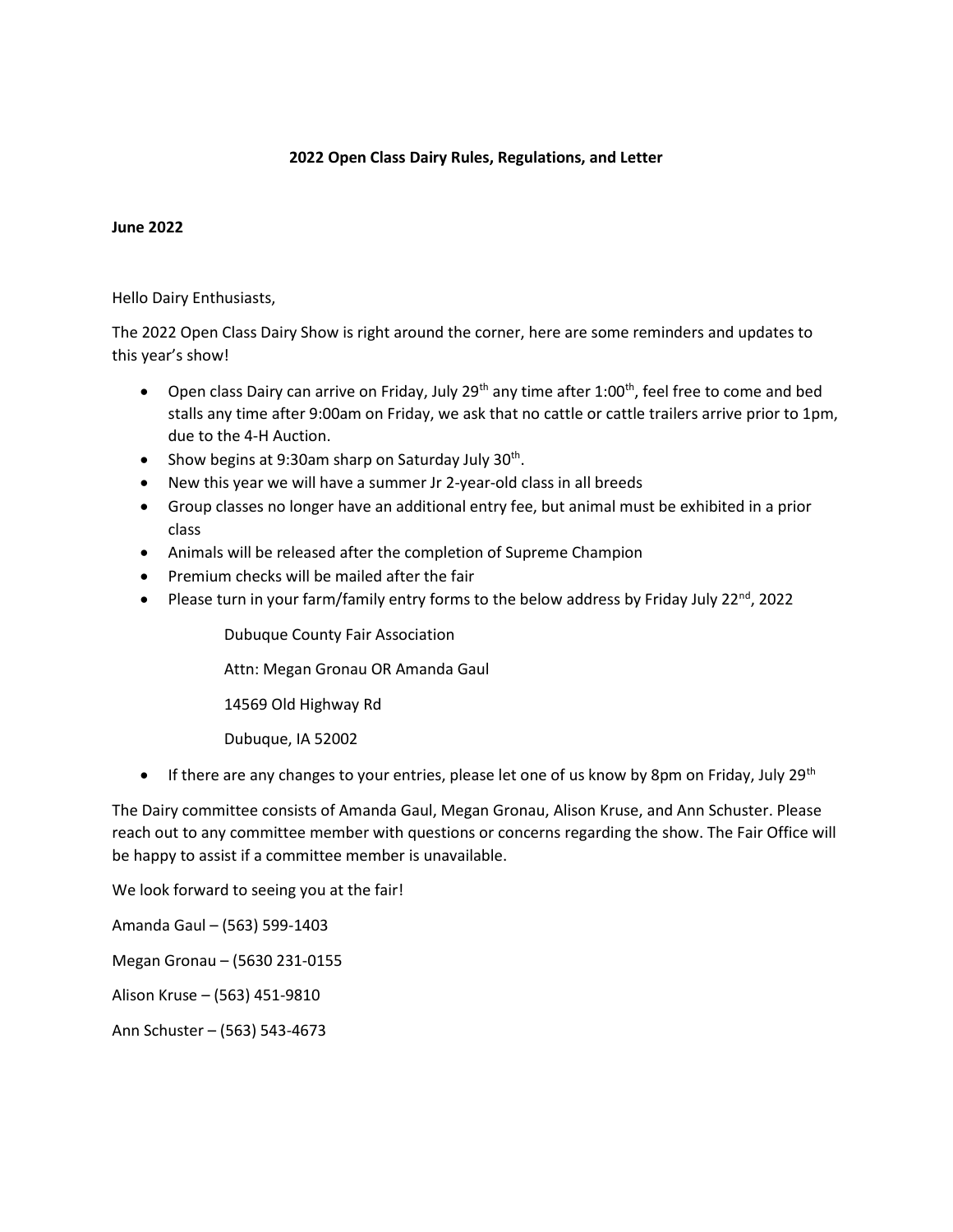# **Dubuque County Fair's Open Class Dairy Show**

Judging Time\_\_\_\_\_\_\_\_\_\_\_\_\_\_\_\_\_\_\_\_\_\_\_\_\_\_\_\_\_ Saturday, July 30th at 9:30 AM

Judges \_\_\_\_\_\_\_\_\_\_\_\_\_\_\_\_\_\_\_\_\_\_\_\_\_\_\_\_\_\_\_\_\_\_ Leah James and Randy Rule

# **Rules and regulations**

- 1. Entries are due by Friday, July 22<sup>nd</sup> at 4:30pm
- 2. Entries can be made online or by requesting blank entry forms and mailed to the Dubuque County Fairgrounds
- 3. Exhibitors are able to purchase tickets for a discounted price as long purchased before July  $22<sup>nd</sup>$ , 2022
- 4. Parking passes are available, we ask you to be courteous when parking in the lot
- 5. This year group classes do not have an entry fee
- 6. Registration certificates and health must be available upon request of committee members
- 7. Cows twenty-four months old or older to be eligible to show must have produces a calf carried to maturity within 18 months preceding the show
- 8. Animals shown as bred by Exhibitor must be recorded with the record Association. Those bought in dam cannot be shown as bred by exhibitor
- 9. No animals will be awarded a prize unless removed from its stall and exhibited in the show ring
- 10.Exhibitors must keep their stall open, and stock uncovered from 8:00am to 10:00pm, during each day of exhibition
- 11.Exhibitors must keep the space in the rear of their stall clean and clear of all litter
- 12.All animals exhibited must all requirements of Livestock for Exhibition in the State of Iowa as it appears on the Iowaagriculture.gov website
- 13.No exhibitor shall be permitted to win more than two prizes in one class
- 14.No clipping of dairy animals in the milking area
- 15.Please no carry ins, contact the DCFA with questions or concerns
- 16.All animals will be check in by committee members and health papers need to be available upon check in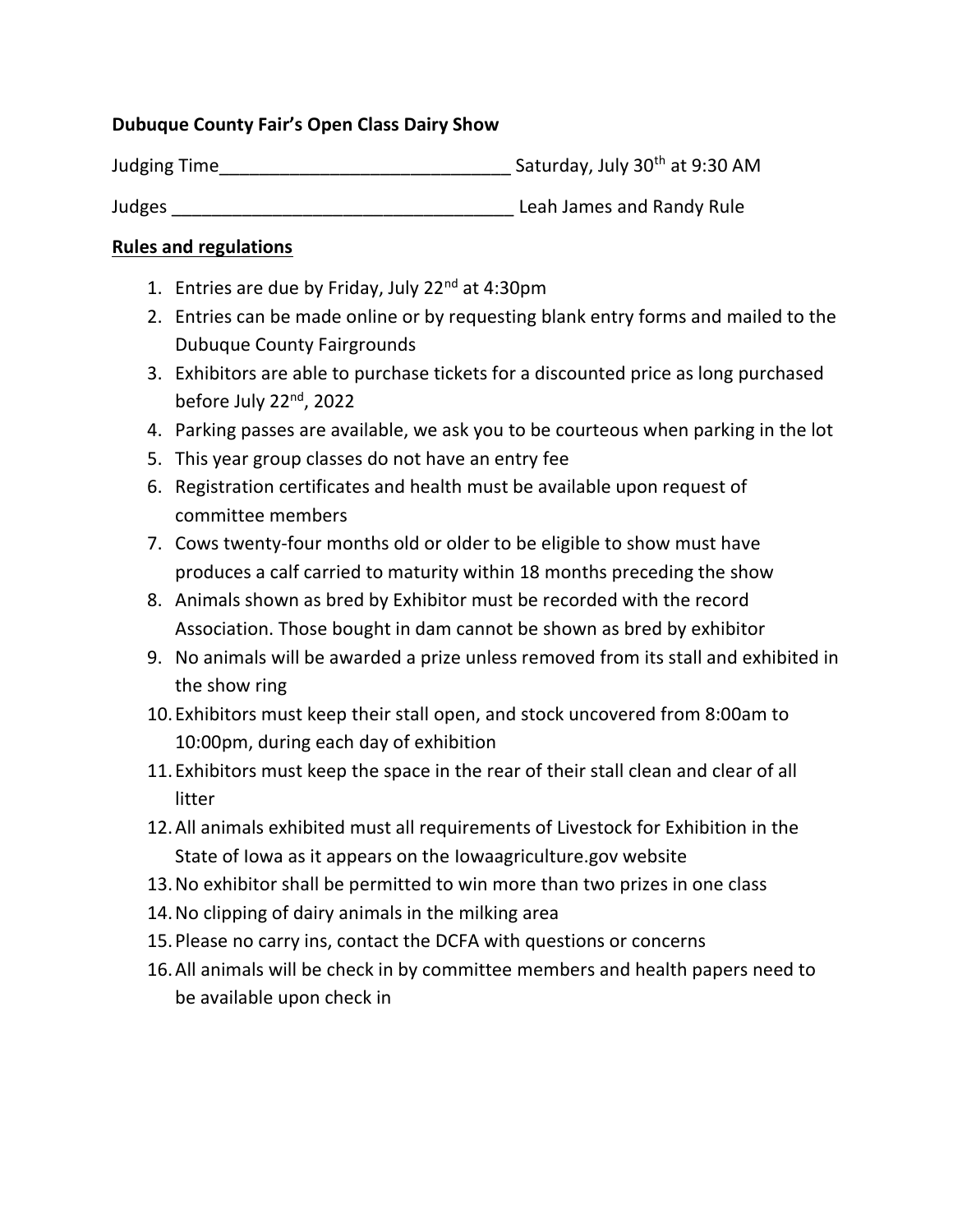All classes open to all exhibitors

Below are class listings, please use class number on registration form

| Class #        | Class name                       | Dates                                                                                                                    |  |
|----------------|----------------------------------|--------------------------------------------------------------------------------------------------------------------------|--|
| 1              | Spring Heifer calf               | Mar 1, 2022- May 31, 2022                                                                                                |  |
| $\overline{2}$ | <b>Winter Heifer Calf</b>        | Dec 1, 2021 - Feb 29, 2022                                                                                               |  |
| 3              | <b>Fall Heifer Calf</b>          | Sept 1, 2021 - Nov 30, 2021                                                                                              |  |
| 4              | <b>Summer Yearling Heifer</b>    | June 1, 2021 - Aug 31, 2021                                                                                              |  |
| 5              | <b>Spring Yearling Heifer</b>    | Mar 1, 2021 - May 31, 2021                                                                                               |  |
| 6              | <b>Winter Yearling Heifer</b>    | Dec 1, 2020 - Feb 28, 2021                                                                                               |  |
| $\overline{7}$ | <b>Fall Yearling Heifer</b>      | Sep1, 2020 - Nov 30, 2020                                                                                                |  |
| 8              | <b>Junior Best Three Females</b> | Bred and owned by exhibitor                                                                                              |  |
|                |                                  |                                                                                                                          |  |
| 9              | Yearling Heifer in Milk          | Born after August 31, 2020                                                                                               |  |
| 10             | Summer Jr 2-year-old Cow         | June 1, 2020 - Aug 31, 2020                                                                                              |  |
| 11             | Junior 2-year-old Cow            | Mar 1, 2020 - May 31, 2020                                                                                               |  |
| 12             | Senior 2-year-old Cow            | Sept 1, 2019 - Feb 29, 2020                                                                                              |  |
| 13             | Junior 3-year-old Cow            | Mar 1, 2019 - Aug 31, 2019                                                                                               |  |
| 14             | Senior 3-year-old Cow            | Sep 1, 2018 - Feb 28, 2019                                                                                               |  |
| 15             | Four-year-old Cow                | Sept 1, 2017 - Aug 31, 2018                                                                                              |  |
| 16             | Five-year-old Cow                | Sept 1, 2016 - Aug 31, 2017                                                                                              |  |
| 17             | <b>Aged Cow</b>                  | Born before Sept 1, 2016                                                                                                 |  |
| 18             | <b>Senior Best Three Females</b> | Group must consist of all senior age<br>animals, all bred by exhibitor, exhibitor<br>must be owner of at least one group |  |
| 19             | Produce of Dam                   | Two females which are the produce of one<br><b>COW</b>                                                                   |  |
| 20             | Daughter-Dam                     | Cow and daughter pair                                                                                                    |  |
|                | Top Bred & Owned by<br>exhibitor | From classes 9, 10, 11, 12, 13, 14, 15, 16,<br>and 17                                                                    |  |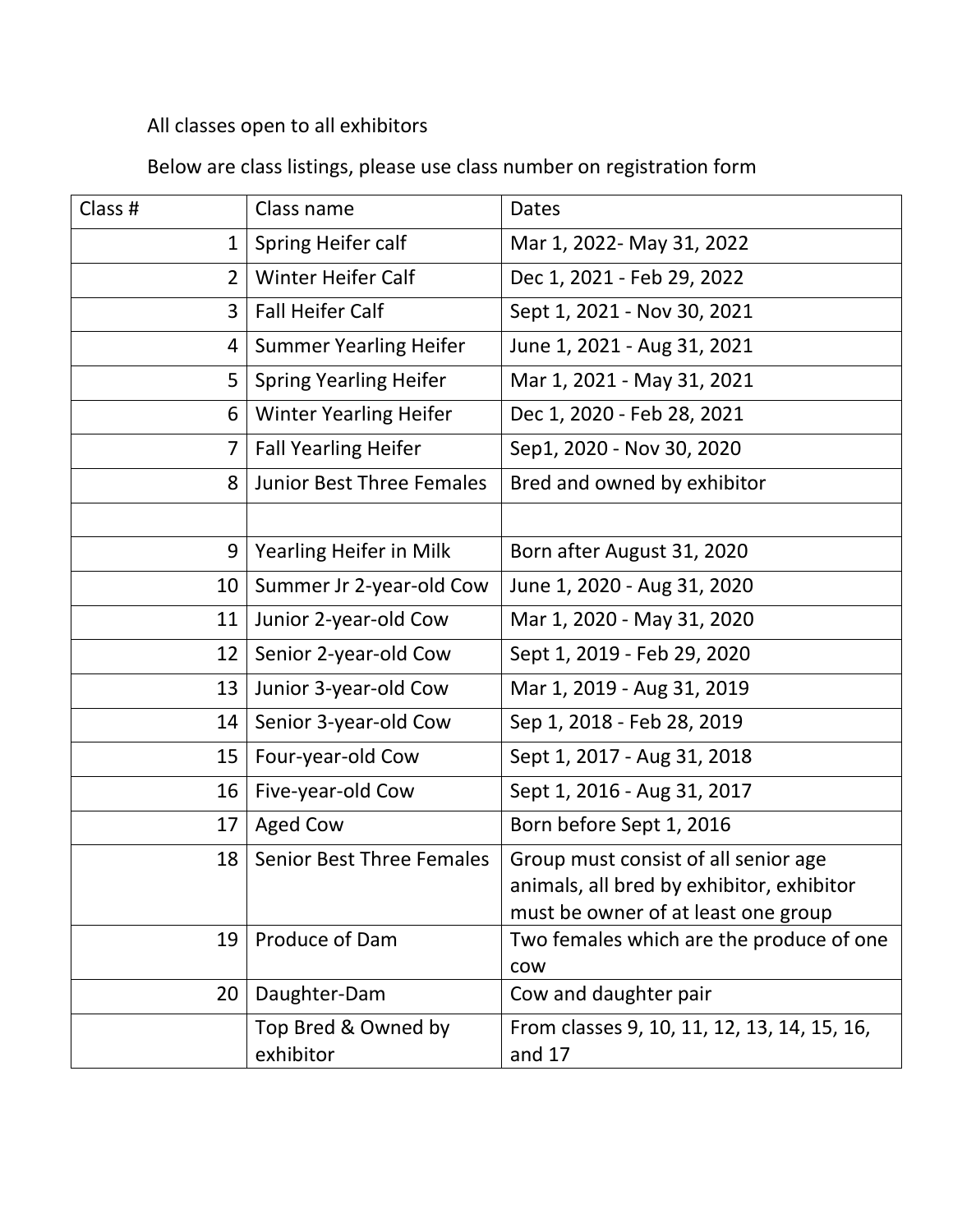## **Open Class Dairy Premium List 2022**

| Division 100 - Ayrshire                  | Division 400 - Holstein          |                 |                 |
|------------------------------------------|----------------------------------|-----------------|-----------------|
| Division 200 - Brown Swiss               | Division 500 - Jersey            |                 |                 |
| Division 300 - Guernsey                  | Division 600 - Milking Shorthorn |                 |                 |
|                                          | 1 <sup>st</sup>                  | 2 <sup>nd</sup> | 3 <sup>rd</sup> |
|                                          |                                  | \$12            | \$10            |
| Class 2: Winter Heifer Calf\$15          |                                  | \$12            | \$10            |
|                                          |                                  | \$12            | \$10            |
| Class 4: Summer Yearling Heifer\$15      |                                  | \$12            | \$10            |
| Class 5: Spring Yearling Heifer\$15      |                                  | \$12            | \$10            |
| Class 6: Winter Yearling Heifer\$15      |                                  | \$12            | \$10            |
| Class 7: Fall Yearling Heifer\$15        |                                  | \$12            | \$10            |
| Class 8: Junior Best Three Females\$18   |                                  | \$15            | \$12            |
| Junior Champion and Reserve\$50          |                                  | \$25            |                 |
| Supreme Junior Champion and Reserve \$50 |                                  | \$25            |                 |
| Class 9: Yearling Heifer in Milk\$18     |                                  | \$15            | \$12            |
| Class 10: Summer Jr 2 yr old Cow\$18     |                                  | \$15            | \$12            |
| Class 11: Junior 2 yr old Cow\$18        |                                  | \$15            | \$12            |
| Class 12: Senior 2 yr old Cow\$18        |                                  | \$15            | \$12            |
| Class 13: Junior 3 yr old Cow\$18        |                                  | \$15            | \$12            |
| Class 14: Senior 3 yr old Cow\$18        |                                  | \$15            | \$12            |
| Class 15: Four yr old Cow\$18            |                                  | \$15            | \$12            |
|                                          |                                  | \$15            | \$12            |
|                                          |                                  | \$15            | \$12            |
| Class 18: Senior Best Three Females\$20  |                                  | \$18            | \$15            |
| Class 19: Produce of Dam\$20             |                                  | \$18            | \$15            |
| Class 20: Daughter Dam\$20               |                                  | \$18            | \$15            |
|                                          |                                  |                 |                 |
| Grand Champion and Reserve\$100          |                                  | \$50            |                 |
|                                          |                                  |                 |                 |
| Supreme Grand Champion and Reserve\$100  |                                  | \$50            |                 |